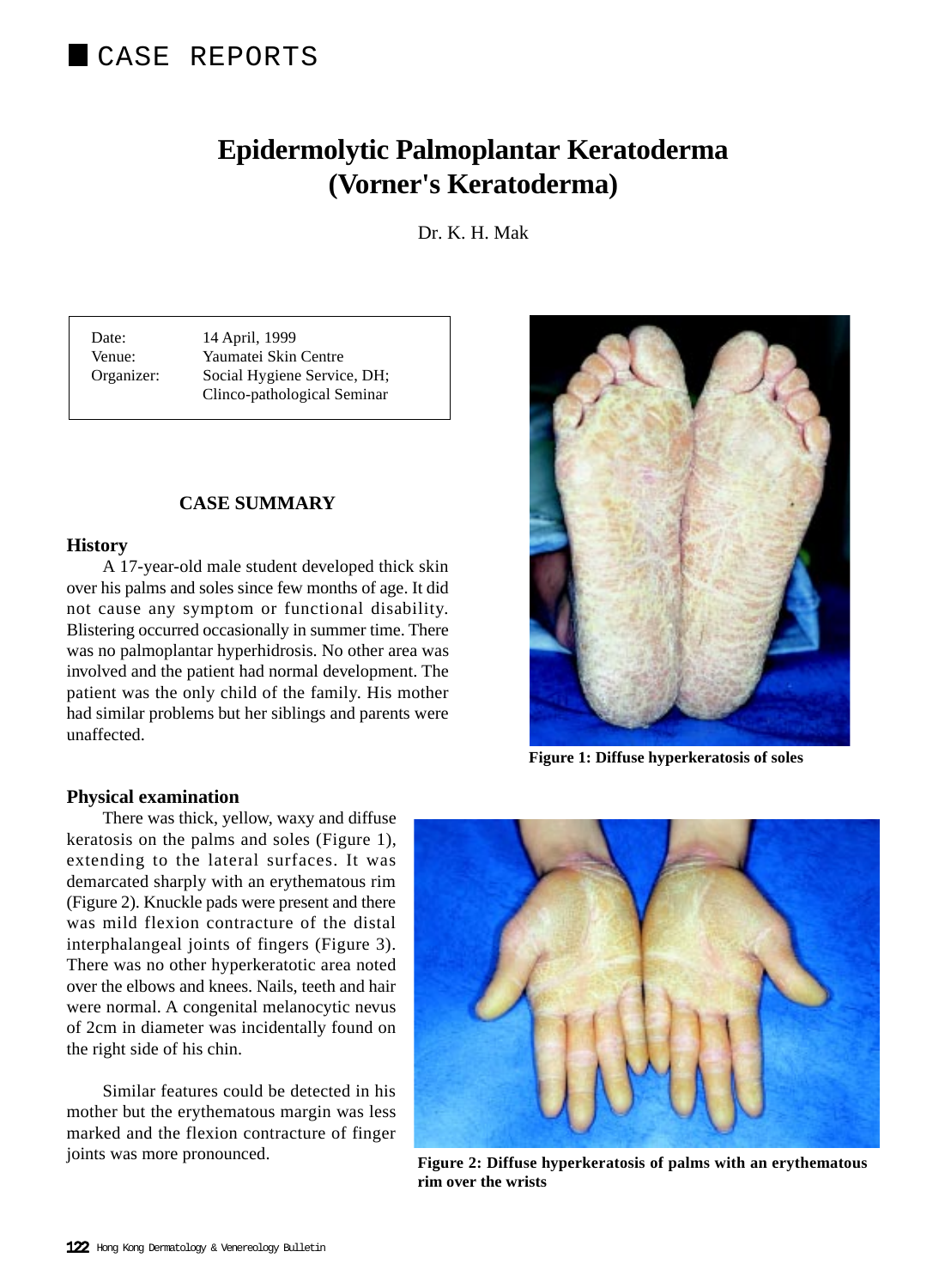

**Figure 3: Knuckle pads and mild flexion contracture of finger joints shown with no transgrediens**

## **Clinical diagnosis**

The clinical diagnosis is a diffuse non-mutilating type of hereditary palmoplantar keratoderma.

## **Investigations**

Skin biopsy of his palm showed marked orthokeratotic hyperkeratosis with epidermolysis of upper and mid-epidermis. There is elongation of rete ridges and sparse superficial perivascular lymphocytic infiltrate. The diagnosis is consistent with palmoplantar keratoderma of Vorner type.

## **Treatment**

The patient was advised on manual paring. He was treated with 3% salicylic acid ointment and 10% urea cream topically. Response was unsatisfactory and treatment with systemic retinoid was being considered.

# **REVIEW ON HEREDITARY EPIDERMOLYTIC PALMOPLANTAR KERATODERMA (HEPPK)**

Hereditary epidermolytic palmoplantar keratoderma or Vorner's keratoderma is a rare genodermatosis first described by Vorner in 1901.<sup>1</sup> Clinically, this cannot be distinguished from Unna-Thost keratoderma which is non-epidermolytic in histology. Both entities are autosomal dominantly inherited and manifested as diffuse palmoplantar keratoderma (PPK) without transgrediens (extension to the dorsal surfaces) or associated ectodermal features. To-date, at least 33 families with this disorder and 11 sporadic cases were reported.<sup>2</sup> It was once believed that Unna-Thost keratoderma was the commonest hereditary PPK. However, in 1988, Hamm and colleagues noted the features of epidermolytic hyperkeratosis in 12 out of 21 patients with diffuse PPK.<sup>3</sup> Besides, reinvestigation of family originally seen by Thost also revealed the epidermolytic features.3 It is likely that the true frequency of Vorner's keratoderma was underestimated in the past and this entity may actually be the most frequent type of hereditary PPK.

## **Genetics**

There is a remarkable consistency of mutations identified in families of Vorner's keratoderma. The mutated gene encodes acidic keratin, keratin 9, which is located in chromosome 17q. Keratin 9 is a palm and sole-specific keratin.4,5 This explains why the site of involvement is restricted to palm and sole.

#### **Clinical features**

The keratoderma usually presents in infancy. Initially there is a palmoplantar erythema that is soon covered by thick and horny layer. The hyperkeratosis is diffuse, thick and uniform. Fissuring is sometimes present. It may extend to the lateral surfaces with a sharp demarcation and an erythematous rim. Knuckle pads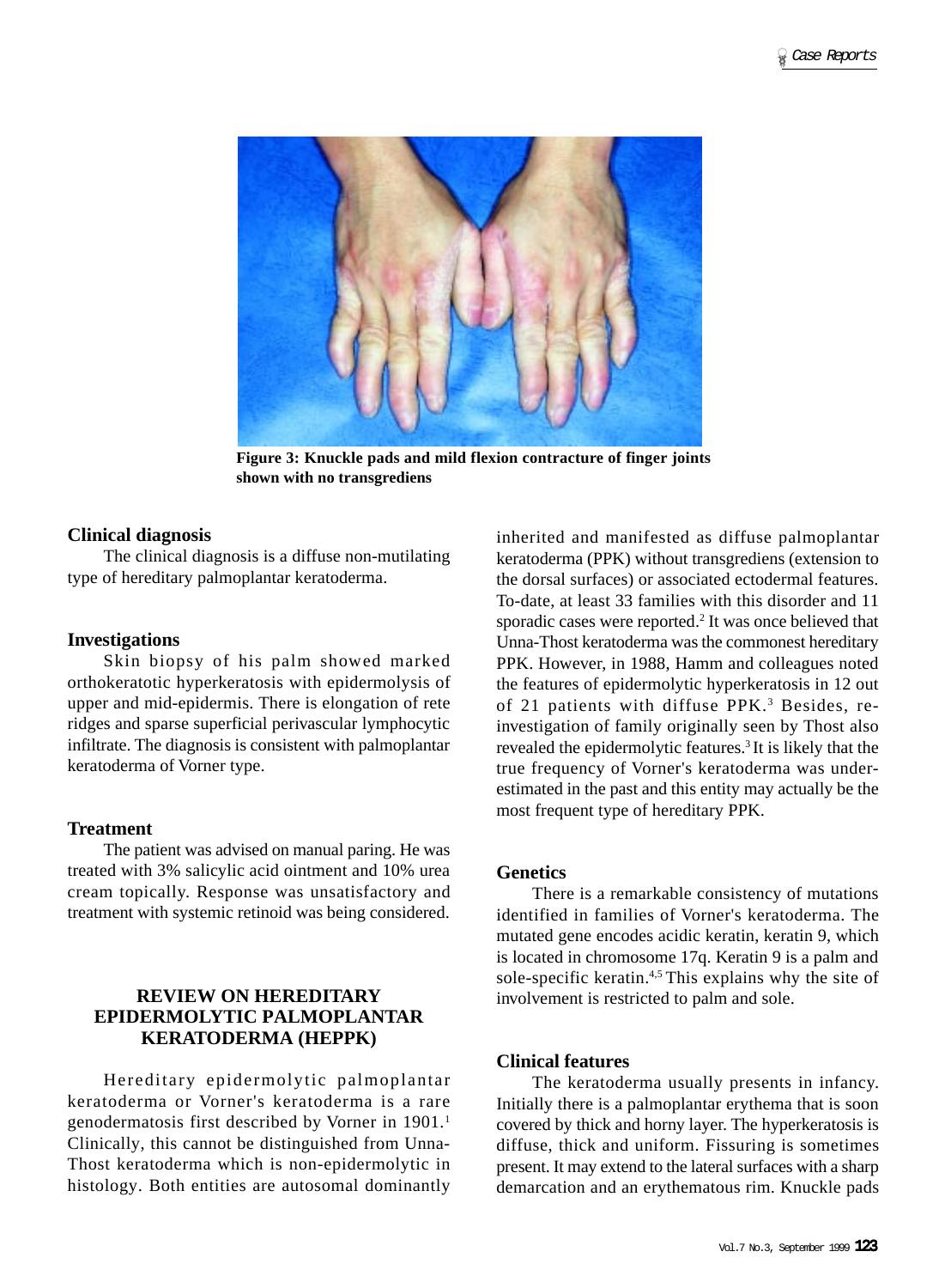are usually present. Some patients have hyperhidrosis that is more consistantly seen in Unna-Thost keratoderma. Blistering can be a feature but is infrequent. Vorner's keratoderma runs a stable course, that is, the lesions remain unchanged throughout life. Therefore, it is regarded as a 'non-progrediens, nontransgrediens' type of PPK.

## **Histopathology**

It demonstrates the features of epidermolytic hyperkeratosis. There is orthokeratotic hyperkeratosis, hypergranulosis, acanthosis and a reticulated pattern of suprabasal epidermis due to intercellular and cellular edema. Keratinocytes of the granular and spinous layers show severe vacuolization and contain clumps of irregular eosinophilic granules. Ultrastructural studies have shown that the intracytoplasmic inclusions seen on light microscopy are composed of abnormal aggregates of tonofilament and enlarged keratohyalin granules.

Epidermolytic hyperkeratosis is suggested to be an expression of keratin abnormality and is not unique for Vorner's keratoderma. It is also present in other hereditary disorders such as bullous congenital icthyosiform erythroderma, icthyosis bullosa of Siemens, subgroup of epidermal naevus and hereditary painful callosities. It can be acquired or an incidental finding in epidermolytic acanthoma, seborrheic wart, melanocytic and actinic lesions, squamous cell carcinoma, epidermal and pilar cysts; and occasionally in normal oral mucosa.

## **Differential diagnosis**

Clinically, it is impossible to distinguish Vorner's from Unna-Thost keratoderma. However, differentiation from other types of PPK is not difficult due to the presence of diffuse palmoplantar involvement without transgrediens or constriction bands of digits (pseudoainhum), its dominant inheritance and the absence of associated ectodermal features (Table 1).

|                              | <b>Inheritance</b> | No associated<br>ectodermal features                                                                                            | With associated<br>ectodermal features                                                                                                                           |
|------------------------------|--------------------|---------------------------------------------------------------------------------------------------------------------------------|------------------------------------------------------------------------------------------------------------------------------------------------------------------|
| <b>Diffuse</b>               | AD                 | <b>Unna-Thost (NEPPK)</b><br><b>Greither</b> (transgrediens $+)$<br>Vorner (EPPK)<br><b>Sybert</b> (mutilating)                 | Vohwinkel (mutilating,<br>starfish-shaped hyperkeratosis)<br>Huriez (sclerodactyly)<br>Clouston (hydrotic ectodermal<br>dysplasia)                               |
|                              | <b>AR</b>          | Mal de Meleda (transgrediens+)<br><b>Gamborg Nielsen</b> (mutilating)<br>Acral keratoderma (diffuse and<br>striate, mutilating) | Papillon-Lefevre (periodontitis)<br><b>Bureau-Barriere-Thomas</b><br>(clubbing and skeletal<br>deformity)                                                        |
| Focal (nummular/<br>striate) | AD                 | <b>Wachters</b> (focal NEPPK)<br><b>Hereditary painful callosities</b><br>(focal EPPK)<br><b>Striate PPK</b>                    | <b>Richner-Hanhart</b><br>(oculocutaneous tyrosinaemia)<br>Pachyonychia congenita<br>PPK and oral hyperkeratosis<br>Howel-Evans (PPK with<br>oesophageal cancer) |
|                              | <b>AR</b>          |                                                                                                                                 | Pachyonychia congenita<br>Jakac-Wolf (papuloverrucous)                                                                                                           |
| <b>Punctate</b>              | AD                 | <b>Bushke-Fischer-Brauer disease</b><br><b>Acrokeratoelastoidosis</b><br>(with elastorrhexis)<br>Focal acral hyperkeratoisis    | <b>Hanhart</b> (with lipomata)                                                                                                                                   |
|                              | <b>AR</b>          |                                                                                                                                 | <b>Schopf-Schulz-Passarge</b><br>(syndrome with cystic eyelids,<br>hypodontia and hypotrichosis)                                                                 |

## **Table 1. Hereditary palmoplantar keratoderma8,10**